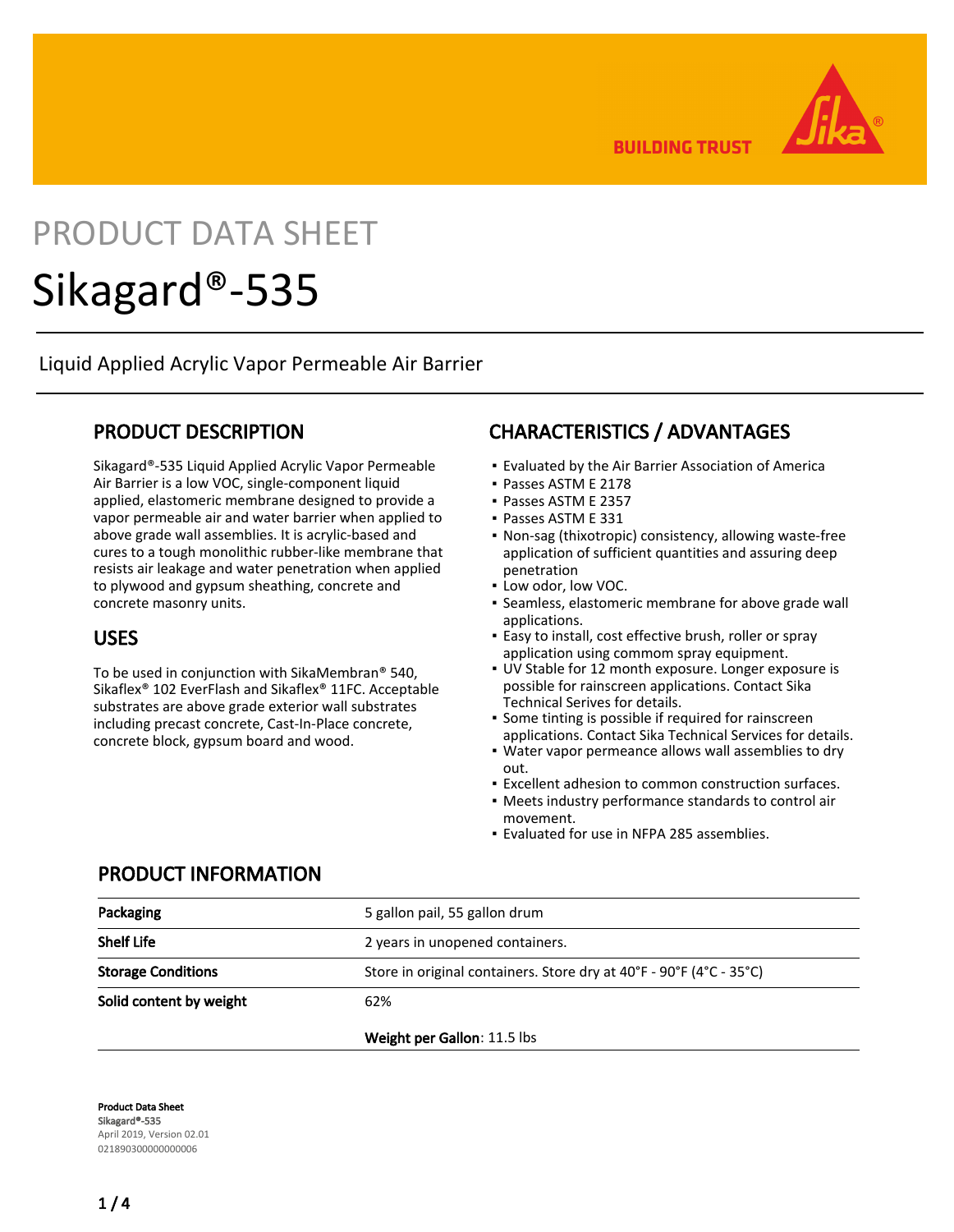| Solid content by volume | 55% |
|-------------------------|-----|
|-------------------------|-----|

| Volatile organic compound (VOC) con- |  |
|--------------------------------------|--|
| tent                                 |  |

### TECHNICAL INFORMATION

| <b>Elongation at Break</b>              | 100%                                                                                                                                    | (ASTM D-412)      |
|-----------------------------------------|-----------------------------------------------------------------------------------------------------------------------------------------|-------------------|
| <b>Crack Bridging Ability</b>           | Pass ABAA 5.3                                                                                                                           | $(C-1305)$        |
| <b>Tensile Adhesion Strength</b>        | 175 psi                                                                                                                                 | (ASTM D-412)      |
|                                         | Pull Adhesion: Pass ABAA 5.3                                                                                                            | (ASTM D-4541)     |
| <b>Static Air Pressure Difference</b>   | Structural failure of wall at 95 psf                                                                                                    | (ASTM E-330)      |
| <b>Water Penetration under Pressure</b> | Pass at 15 psf                                                                                                                          | (ASTM E-331)      |
|                                         | Water Resistance: Pass ABAA 5.3                                                                                                         | (AATCC 127)       |
| <b>Permeability to Water Vapor</b>      | 6 perms                                                                                                                                 | (ASTM E-96B)      |
| <b>Air Permeance</b>                    | $@16$ mils wet:<br><0.0004 cfm/s•ft <sup>2</sup> pressure differential of 1.57 lb/ft2 (Pass ABAA<br>5.3) or <0.002 L/ s.ft <sup>2</sup> | (ASTM E-<br>2178) |
| Air Leakage Rate                        | <0.004 cfm/s•ft <sup>2</sup> pressure differential of 1.57 lb/ft2 (Pass ABAA<br>6.0) or <0.02 L/ $s$ .ft <sup>2</sup>                   | (ASTM E-<br>2357) |
| <b>Water Resistance</b>                 | Pass ABAA 5.3                                                                                                                           | (AATCC-127)       |
| <b>Reaction to Fire</b>                 | Flame Spread: 5<br>Smoke Development Index: 5<br>Class Rating: A                                                                        | (ASTM E-84)       |

 $80$ 

#### APPLICATION INFORMATION

| Coverage                      | Apply at a rate of 40 sf per gallon to achieve a uniform wet film thickness of<br>40 mils. |  |
|-------------------------------|--------------------------------------------------------------------------------------------|--|
| Set Time                      | Sets to Touch: 6-12 hours                                                                  |  |
| <b>Waiting / Recoat Times</b> | Recoat: 6-12 hours<br>Exposure: 12 months                                                  |  |

### APPLICATION INSTRUCTIONS

#### SURFACE PREPARATION

Surfaces must be sound, clean, dry and free of frost, dirt, dust, loose concrete, grease, oil, contaminants or other foreign matter that may adversely affect the adhesion of the liquid applied vapor permeable air and water barrier membrane. Surfaces should be sound, free of voids, gaps, breaks and spalled areas. New concrete should be cured for a minimum of 14 days before Sikagard® 535 Liquid Applied Acrylic Vapor Permeable Air Barrier is applied. Acceptable substrates are precast concrete, cast-in place concrete, concrete block, gypsum board and wood. Joints between panels of exterior grade gypsum and plywood up to 1/4 inch (6 mm) wide shall

Product Data Sheet Sikagard®-535 April 2019, Version 02.01 021890300000000006

be treated with a 1/16 inch (1.6 mm) deep x 3/4 inch (19 mm) wide cap bead application of Sikaflex® 11FC. Joints between panels of exterior grade gypsum or plywood wider than 1/4 inch (6 mm) shall be sealed with a strip of SikaMembran® 540 tape aligned over the joint and applied to the substrate. Priming is generally not required for SikaMembran® 540. Apply sufficient pressure to the seam tape to ensure adhesion to substrate. Strike masonry mortar joints full flush. Cracks in masonry and concrete up to 1/4 inch (6 mm) wide shall be sealed with a cap bead application of Sikaflex<sup>®</sup> 11FC. Cracks in masonry and concrete up to 1/8 inch (3 mm) wide may be filled with a trowel application of liquid air barrier membrane and allowed to cure overnight prior to field application of the liquid air barrier membrane to surface. Cracks wider than 1/4 inch



**BUILDING TRUST**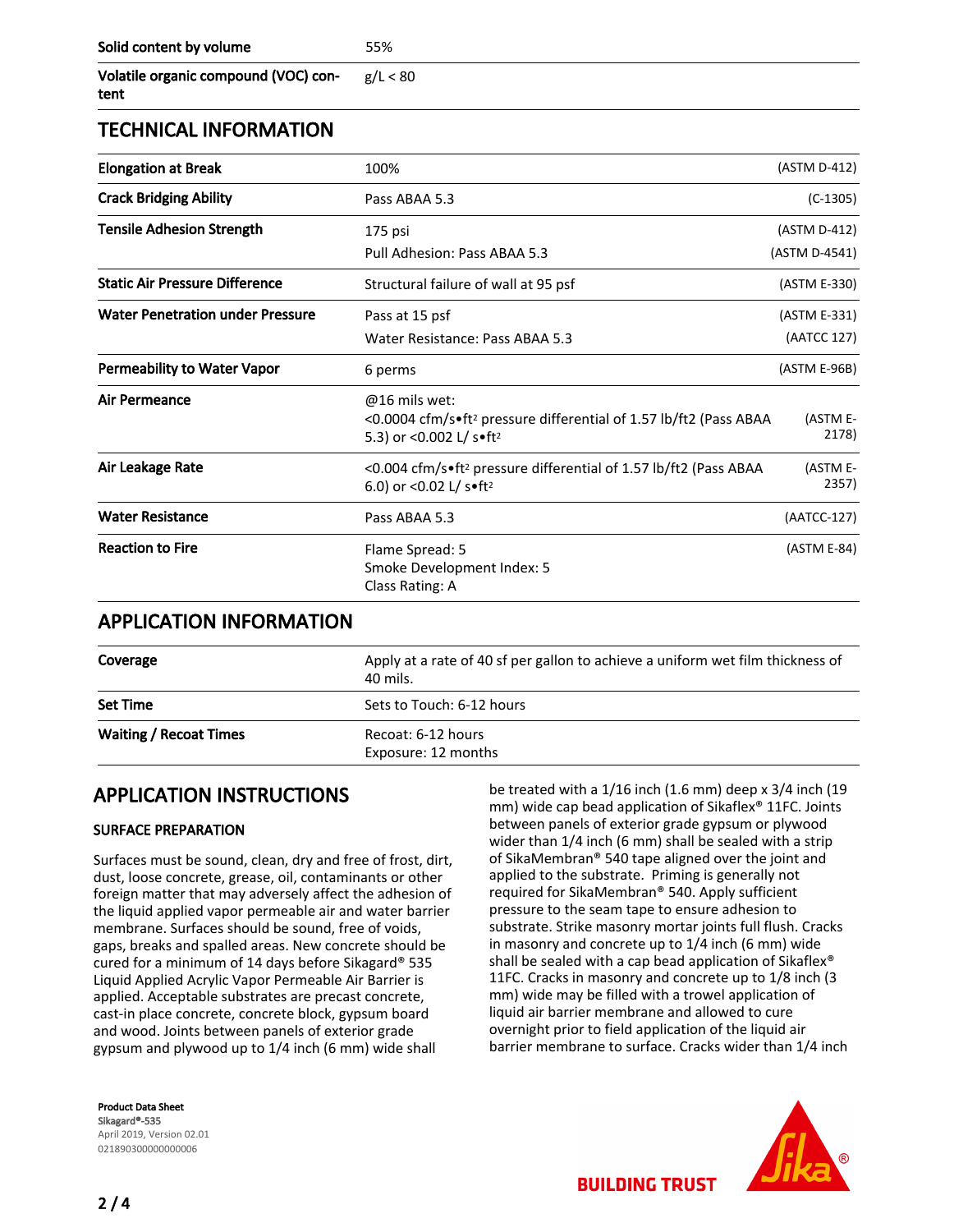should be repointed. Transition joints between dissimilar materials at beams, columns, window and door frames, etc., should be sealed with a strip of SikaMembran 540® Tape aligned over the joint and applied to the substrate. Apply sufficient pressure to self- adhered transition seam tape to ensure adhesion to the substrate. Provide minimum of 2 1/2 inches (63 mm) of membrane bearing on each adjacent surface. Mechanical fasteners used to secure sheathing boards or penetrate sheathing boards prior to membrane application shall be set flush with sheathing board and fastened into solid backing. Thinning of the liquid membrane is not permitted.

#### MIXING

Stir liquid membrane thoroughly prior to application. For best results use a slow-speed drill (400-60 rpm) with a jiffy paddle.

#### APPLICATION

Sikagard®-535 Liquid Applied Acrylic Vapor Permeable Air Barrier may be applied by brush, roller or spray. Application by conventional air assisted spray equipment in a single or dual-coat application is the preferred method. Apply liquid air barrier membrane in a continuous, monolithic application pattern to achieve a uniform coating of permeable air and water barrier membrane. Monitor applications to measure wet mil thickness and avoid creating sags or runs. Pretreat outside corners, wall openings and mechanical penetrations with Sika- Membran® 540 tape. Apply liquid air barrier membrane to fully cover transition membrane applications.

Tie-in to structural beams, columns, floor slabs and intermittent floors, parapet curbs, foundation walls, roofing systems and at the interface of dissimilar materials with SikaMembran 540® tape and or approved flashing membrane.

Mark areas off and ensure that the appropriate volume has been applied over each area. During spraying, the product should be applied in horizontal strokes, then vertical strokes in a cross-hatch method to ensure even application. Spray applications must be immediately backrolled. Protect wall areas covered with Sikagard® 535 Liquid Applied Acrylic Vapor Permeable Air Barrier from damage due to construction activities, high wind conditions, and extended exposure to inclement weather.

Review condition of Sikagard® 535 Liquid Applied Acrylic Vapor Permeable Air Barrier prior to installation of cladding. Repair, or remove and replace damaged sections with new membrane. Recommend to cap and protect exposed back-up walls against wet weather conditions during and after application of membrane, including wall openings and construction activity above completed water-resistive vapor permeable air barrier installations.

## MAINTENANCE

Product Data Sheet Sikagard®-535 April 2019, Version 02.01 021890300000000006

#### CLEANING

Clean up: warm soapy water

## AVAILABILITY/WARRANTY

Vehicle Base: Acrylic Solvent: Water

## LIMITATIONS

- Minimum age of Sika mortar prior to application is three days, depending on curing and drying conditions (moisture content must be below 5%)
- Sikagard® 535 should not be applied at relative humidity greater than 90%, or if rain is forecast within the specified rain resistance period (approximately 4 hours at 68F/75% RH).
- . When over-coating existing coatings, compatibility and adhesion testing is recommended.
- Do not store Sikagard® 535 in direct sunlight for prolonged periods. ▪
- Strong winds can cause shrinkage if material is applied at lower temperatures. ▪
- Not recommended for roofing.

## BASIS OF PRODUCT DATA

Results may differ based upon statistical variations depending upon mixing methods and equipment, temperature, application methods, test methods, actual site conditions and curing conditions.

## OTHER RESTRICTIONS

See Legal Disclaimer.

### ENVIRONMENTAL, HEALTH AND SAFETY

For further information and advice regarding transportation, handling, storage and disposal of chemical products, user should refer to the actual Safety Data Sheets containing physical, environmental, toxicological and other safety related data. User must read the current actual Safety Data Sheets before using any products. In case of an emergency, call CHEMTREC at 1-800-424-9300, International 703-527-3887.

## LEGAL DISCLAIMER

- KEEP CONTAINER TIGHTLY CLOSED
- KEEP OUT OF REACH OF CHILDREN
- NOT FOR INTERNAL CONSUMPTION
- FOR INDUSTRIAL USE ONLY
- FOR PROFESSIONAL USE ONLY

Prior to each use of any product of Sika Corporation, its subsidiaries or affiliates ("SIKA"), the user must always read and follow the warnings and instructions on the product's most current product label, Product Data

**BUILDING TRUST**